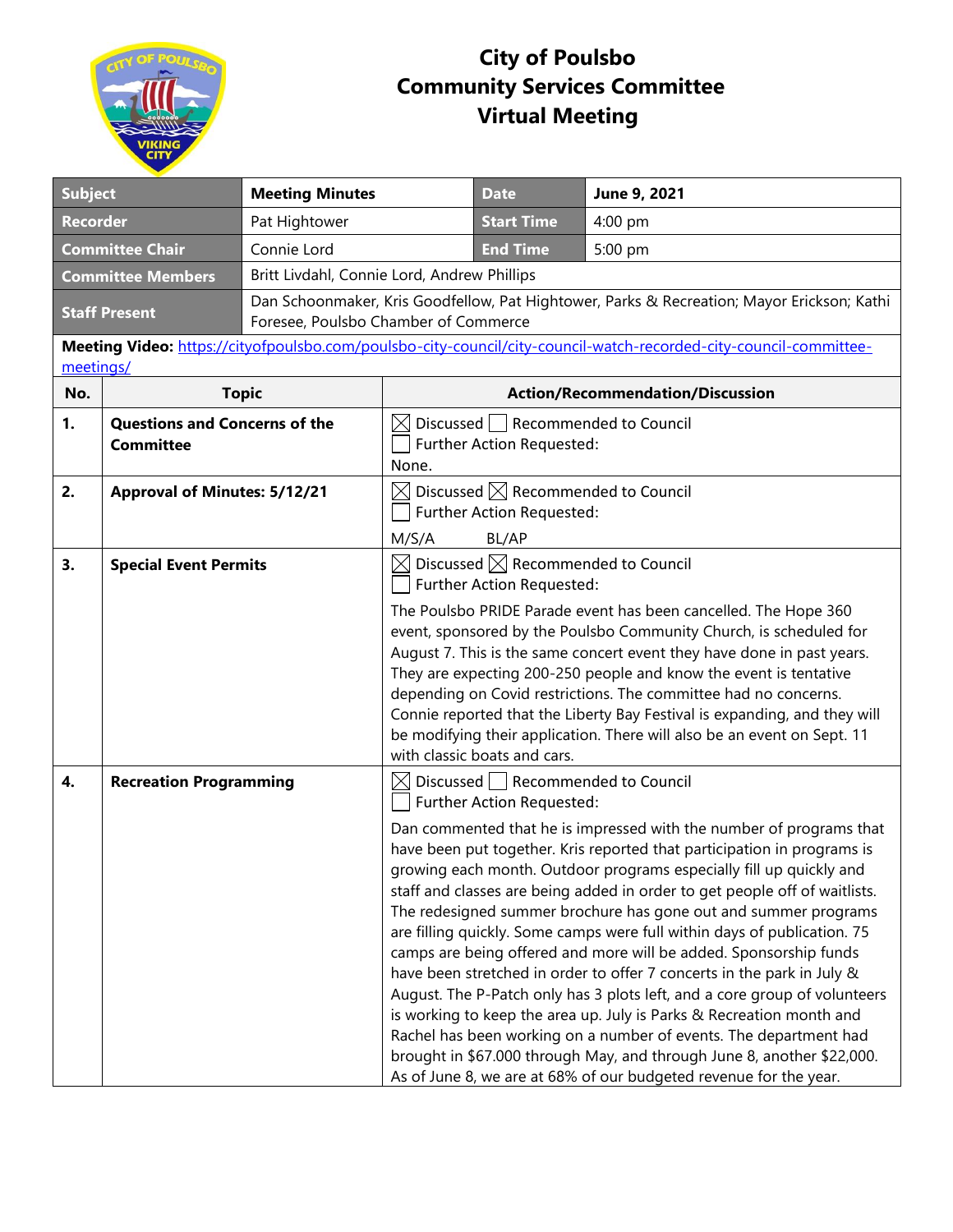| 5. | <b>PROS Plan Update- Community</b><br><b>Survey Results</b> | $\boxtimes$ Discussed $\Box$ Recommended to Council<br>$\boxtimes$ Further Action Requested:<br>Dan reported we received just under 300 surveys. He will be putting<br>together the results and presenting them to the Park Commission and<br>Council. He said there are no big surprises, that people want more trails<br>and parks and that they feel the parks are in decent condition.                                                                                                                                                                                                                                                                                                                                                                                                                                                                                                                                                                                                                                                                                                                                                                                                                                                                                                                                                                                                                                                                                                                                                                                                                                                                                                                                                                                                                                                                                                                                                                                                                                                                                                                                                                                                                                                                                                               |
|----|-------------------------------------------------------------|----------------------------------------------------------------------------------------------------------------------------------------------------------------------------------------------------------------------------------------------------------------------------------------------------------------------------------------------------------------------------------------------------------------------------------------------------------------------------------------------------------------------------------------------------------------------------------------------------------------------------------------------------------------------------------------------------------------------------------------------------------------------------------------------------------------------------------------------------------------------------------------------------------------------------------------------------------------------------------------------------------------------------------------------------------------------------------------------------------------------------------------------------------------------------------------------------------------------------------------------------------------------------------------------------------------------------------------------------------------------------------------------------------------------------------------------------------------------------------------------------------------------------------------------------------------------------------------------------------------------------------------------------------------------------------------------------------------------------------------------------------------------------------------------------------------------------------------------------------------------------------------------------------------------------------------------------------------------------------------------------------------------------------------------------------------------------------------------------------------------------------------------------------------------------------------------------------------------------------------------------------------------------------------------------------|
| 6. | <b>Dept Head Reports</b>                                    | Discussed   Recommended to Council<br>$\boxtimes$                                                                                                                                                                                                                                                                                                                                                                                                                                                                                                                                                                                                                                                                                                                                                                                                                                                                                                                                                                                                                                                                                                                                                                                                                                                                                                                                                                                                                                                                                                                                                                                                                                                                                                                                                                                                                                                                                                                                                                                                                                                                                                                                                                                                                                                        |
|    |                                                             | Further Action Requested:<br>Dan reported that the HVAC system for the Recreation Center Gym had<br>failed this week. Estimated repairs are \$12,000, or \$22,000 to replace the<br>system. This brought up the conversation of additional building issues.<br>Dan wants to develop a plan of operations for the building and<br>presented a PowerPoint showing the issues and estimated costs. These<br>would include upper roof repairs, the second HVAC, which is about the<br>same age, smoke detectors, fire suppression system and replacement of<br>ceiling tiles, and cosmetic upgrades such as paint, flooring, furniture, and<br>storage. Currently the roof is being patched as leaks occur, if there are<br>potential major issues, it would run \$175,000-\$200,000. Half of the<br>programs we offer are offered at the Parks & Rec Building; it is the only<br>place we can control. We partner with the school district for some<br>programs, but can't use the facilities during the day, and currently don't<br>know when we will be able to use them again due to Covid closures. The<br>first option is to sell the building. This would make a huge impact on<br>what the department could offer and how that would affect the<br>community, both through perception and potential economic impacts.<br>There would be a significant impact to our ability to bring in revenue<br>through programming. City buildings don't normally pay for themselves<br>through revenue. There could also be other issues we don't know about.<br>Any money brought in from the sale of the building would have to go<br>back into recreational facilities. The completion of the PERC probably<br>wouldn't be until 2025 or 2026. The current costs of day-to-day<br>operations are covered by the two leases. Other options would be to<br>commit to a dollar amount or to a time frame. Investing in the building<br>would allow us to continue to rebuild the program and continue the<br>momentum. The Mayor likes the idea of sticking with a dollar amount,<br>then making decisions once that money is gone. It will be a council<br>decision and Dan will be presenting to council tonight. Britt said she is<br>uncomfortable letting the building go now when the PERC is so far off, |
|    |                                                             | and that we have the momentum going now. Andrew wondered how<br>much space is needed and if other facilities could be considered. Connie<br>would like more information; how much space we are giving up, and                                                                                                                                                                                                                                                                                                                                                                                                                                                                                                                                                                                                                                                                                                                                                                                                                                                                                                                                                                                                                                                                                                                                                                                                                                                                                                                                                                                                                                                                                                                                                                                                                                                                                                                                                                                                                                                                                                                                                                                                                                                                                            |
|    |                                                             | where we could replace that space, as well as the costs of limping by.<br>She is concerned about throwing away the building. The PERC is several                                                                                                                                                                                                                                                                                                                                                                                                                                                                                                                                                                                                                                                                                                                                                                                                                                                                                                                                                                                                                                                                                                                                                                                                                                                                                                                                                                                                                                                                                                                                                                                                                                                                                                                                                                                                                                                                                                                                                                                                                                                                                                                                                         |
|    |                                                             | years out, and they can't count on the voters approving it. There hasn't<br>been an appraisal on the building yet. Council will need what the pluses<br>and minuses are to holding onto the building a while longer. The council<br>will also need to weigh how the department will continue to function if<br>the building is sold, especially if the PERC isn't approved. Becky asked if                                                                                                                                                                                                                                                                                                                                                                                                                                                                                                                                                                                                                                                                                                                                                                                                                                                                                                                                                                                                                                                                                                                                                                                                                                                                                                                                                                                                                                                                                                                                                                                                                                                                                                                                                                                                                                                                                                               |